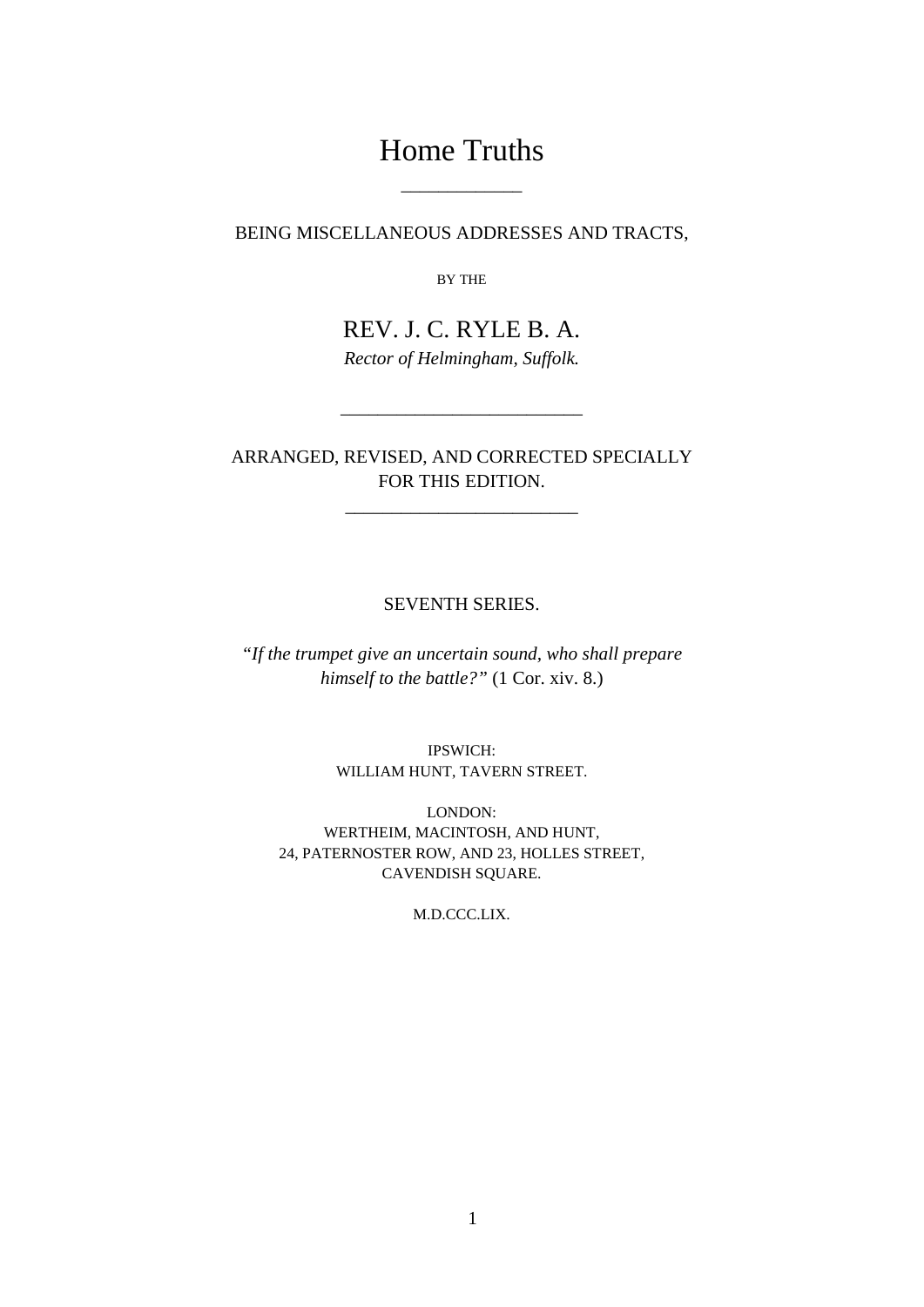## Scattered and Gathered.<sup>[\\*](#page-1-0)</sup>

#### JEREMIAH XXXI. 10.

 $\overline{\phantom{a}}$ 

*"Hear the Word of the Lord, O ye nations, and declare it in the isles afar of, and say, He that scattered Israel will gather him, and keep him, as a shepherd doth his flock."*

THE text which heads this page is singularly full and comprehensive. It contains both history and prophecy.—It speaks of the scattering of Israel; this is history.—It speaks of the gathering of Israel; this is prophecy.—It demands the attention both of the Jew and the Gentile. To the Jew it holds out a hope;—"Israel," it says, "shall be gathered." On the Gentile it lays a command:—"Hear the Word of the Lord," it says, "O ye nations, and declare it in the isles afar off, He that scattered Israel will gather him."

Reader, the whole body of Gentile Christendom is specially addressed in this text. There is no evading this conclusion on any fair interpretation of Scripture. We ourselves are among the "nations" to whom Jeremiah speaks. Upon us devolves a portion of the duty which he here sets forth. The text is the Lord's voice to all the Churches of Christ among the Gentiles. It is a voice to the Churches of England, Scotland, and Ireland. It is a voice to the Churches of Germany, Switzerland, Sweden, Holland, Denmark, and America. It is a voice to all Christendom. And what does the voice say? It bids us proclaim far and wide the will of God concerning the Jewish nation. It bids us keep one another in memory of God's past and future dealings with Israel. "He that scattered Israel will gather him."

Reader, I ask your serious attention for a few minutes, while I try to place the Jewish subject before you in a connected and condensed form. I propose in these pages to show you from Scripture the past, the present, and the future of Israel. I know few texts in the Bible which contain such a complete summary of the subject as the one before you. This text I shall endeavour to unfold.

I entreat you not to dismiss the subject as speculative, fanciful, and unprofitable. The world is growing old. The last days are come upon us. The foundations of the earth are out of course. The ancient institutions of society are wearing out and going to pieces. The end of all things is at hand. Surely it becomes a wise man, at a time like this, to turn to the pages of prophecy,

<span id="page-1-0"></span>Originally preached as the Annual Sermon on behalf of the London Society for promoting Christianity among the Jews, at the Rectory Church, Mary-le-bone, in May, 1858.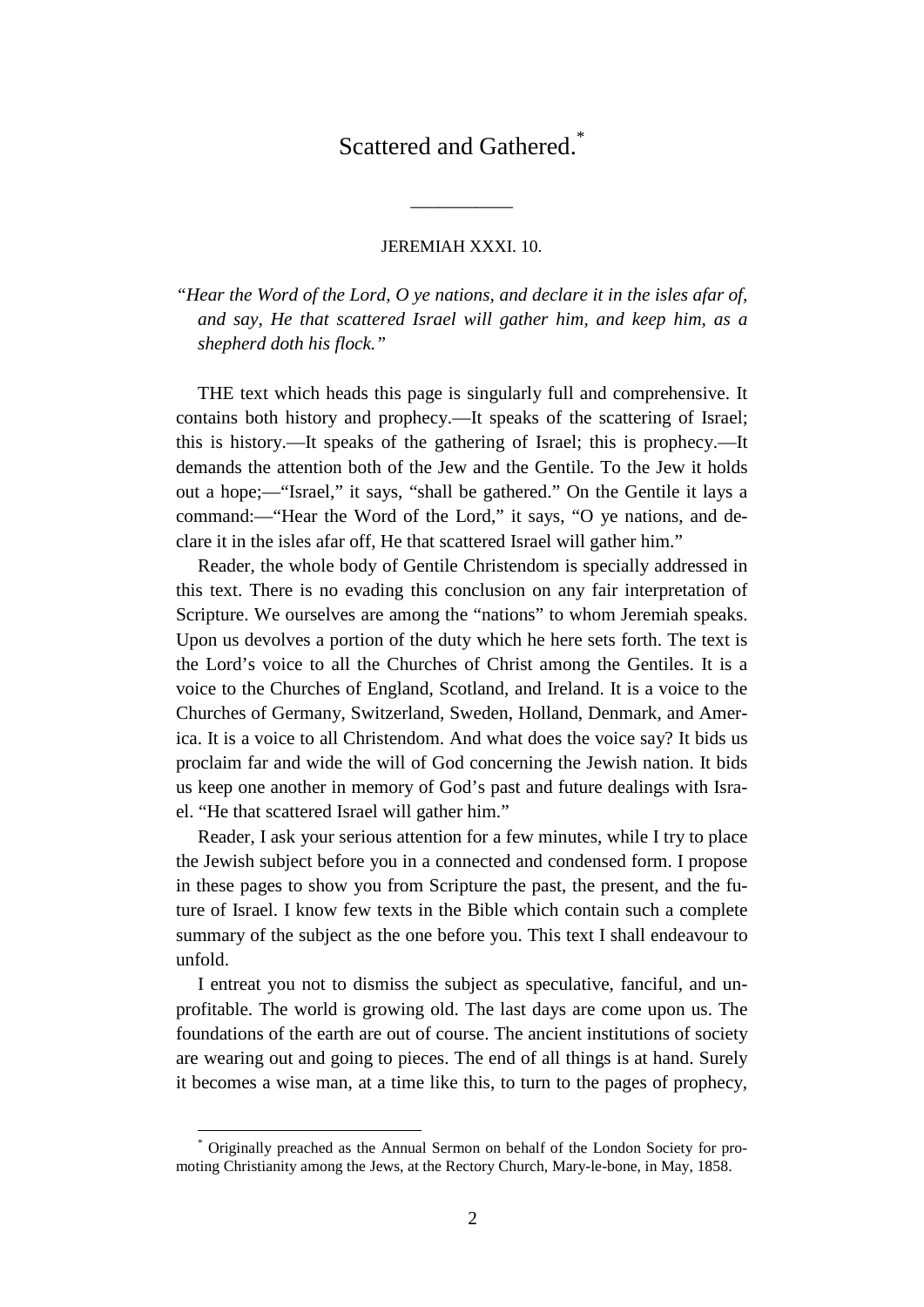and inquire what is yet to come. At a time like this the declarations of God concerning his people Israel ought to be carefully weighed and examined. "At the time of the end," says Daniel, "the wise shall understand." (Dan. xii. 10.)

There are four points on which I purpose to dwell in considering the words of Jeremiah which stand at the head of this subject.

- I. THE MEANING OF THE WORD ISRAEL, BOTH HERE AND ELSE-WHERE IN SCRIPTURE.
- II. THE PRESENT CONDITION OF ISRAEL.
- III. THE FUTURE PROSPECTS OF ISRAEL.
- IV. THE DUTY WHICH GENTILE CHURCHES OWE TO ISRAEL.

### I. *The meaning of the word Israel.*

The definition of terms is of first importance in theology. Unless we explain the meaning of the words we use in our religious statements, our arguments are often wasted, and we seem like men beating the air.

The word Israel is used nearly seven hundred times in the Bible. I can only discover three senses in which it is used. Firstly,—It is one of the names of Jacob, the father of the twelve tribes; a name specially given to him by God. Secondly,—It is a name given to the ten tribes which separated from Judah and Benjamin in the days of Rehoboam, and became a distinct kingdom. This kingdom is often called Israel, in contradistinction to the kingdom of Judah. Thirdly and lastly,—It is a name given to the whole Jewish nation, to all members of the twelve tribes which sprung from Jacob, and were brought out of Egypt into the land of Canaan. This is by far the most common signification of the word in the Bible. It is the only signification in which I can find the word Israel used throughout the whole New Testament. It is the same in which the word is used in the text which I am considering this day. That Israel, which God has scattered and will yet gather again, is the whole Jewish nation.

Now, why do I dwell upon this point? To some readers it may appear mere waste of time and words to say so much about it. The things I have been saying sound to them like truisms. That "Israel" means "Israel" is a matter on which they never felt a doubt. If this be the mind of any into whose hands this book has fallen, I am thankful for it. But unhappily there are many Christians who do not see the subject with your eyes. For their sakes I must dwell on this point a little longer.

For many centuries there has prevailed in the Churches of Christ a strange, and to my mind, an unwarrantable mode of dealing with this word "Israel." It has been interpreted in many passages of the Psalms and Prophets, as if it meant nothing more than Christian believers. Have promises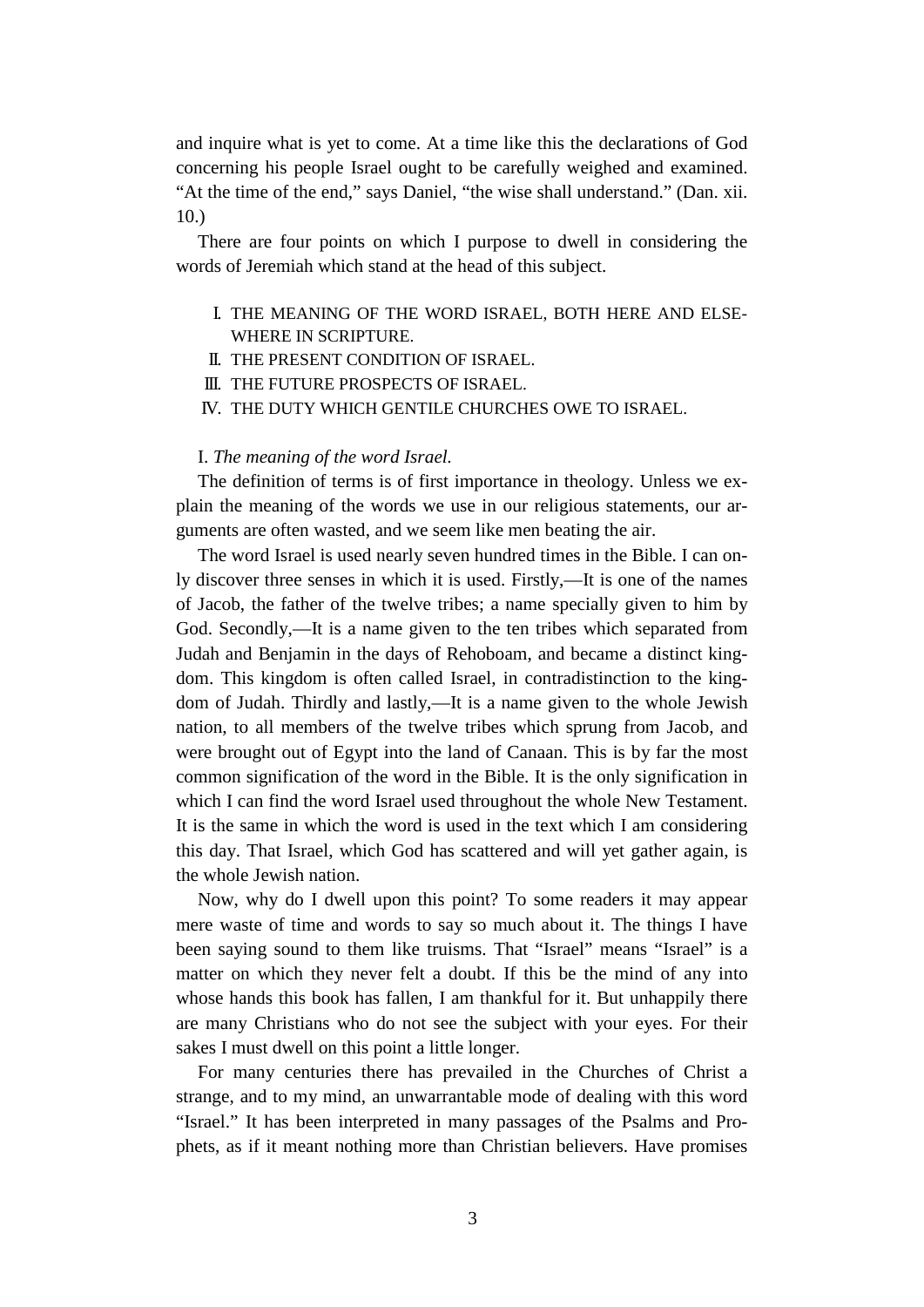been held out to Israel? Men have been told continually that they are addressed to Gentile saints. Have glorious things been described as laid up in store for Israel? Men have been incessantly told that they describe the victories and triumphs of the Gospel in Christian Churches.—The proofs of these things are too many to require quotation. No man can read the immense majority of commentaries and popular hymns without seeing this system of interpretation to which I now refer. Against that system I have long protested, and I hope I shall always protest as long as I live.

I do not deny that Israel was a peculiar typical people, and that God's relations to Israel were meant to be a type of His relations to His believing people all over the world.

I do not forget that it is written, "As face answereth to face, so does the heart of man to man" (Prov. xxvii. 19), and that whatever spiritual truths are taught in prophecy concerning Israelitish hearts, are applicable to the hearts of Gentiles.

I would have it most distinctly understood that God's dealings with individual Jews and Gentiles are precisely one and the same. Without repentance, faith in Christ, and holiness of heart, no individual Jew or Gentile shall ever be saved.

What I protest against is, the habit of allegorizing plain sayings of the Word of God concerning the future history of the *nation* Israel, and explaining away the fulness of their contents in order to accommodate them to the Gentile Church. I believe the habit to be unwarranted by anything in Scripture, and to draw after it a long train of evil consequences.

Where, I would venture to ask, in the whole New Testament, shall we find any plain authority for applying the word "Israel "to any but the *nation* Israel? I can find none. On the contrary, I observe that when the Apostle Paul quotes Old Testament prophecies about the privileges of the Gentiles in Gospel times, he is careful to quote texts which specially mention the "Gentiles" by name. The fifteenth chapter of the Epistle to the Romans is a striking illustration of what I mean. We are often told in the New Testament that, under the Gospel, believing Gentiles are "fellow-heirs and partakers of the same hope" with believing Jews. (Ephes. iii. 6.) But that believing Gentiles may be called "Israelites," I cannot see anywhere at all.

To what may we attribute that loose system of interpreting the language of the Psalms and Prophets, and the extravagant expectations of universal conversion of the world by the preaching of the Gospel, which may be observed in many Christian writers? To nothing so much, I believe, as to the habit of inaccurately interpreting the word "Israel," and the consequent application of promises to the Gentile Churches, with which they have nothing to do. The least errors in theology always bear fruit. Never does man take up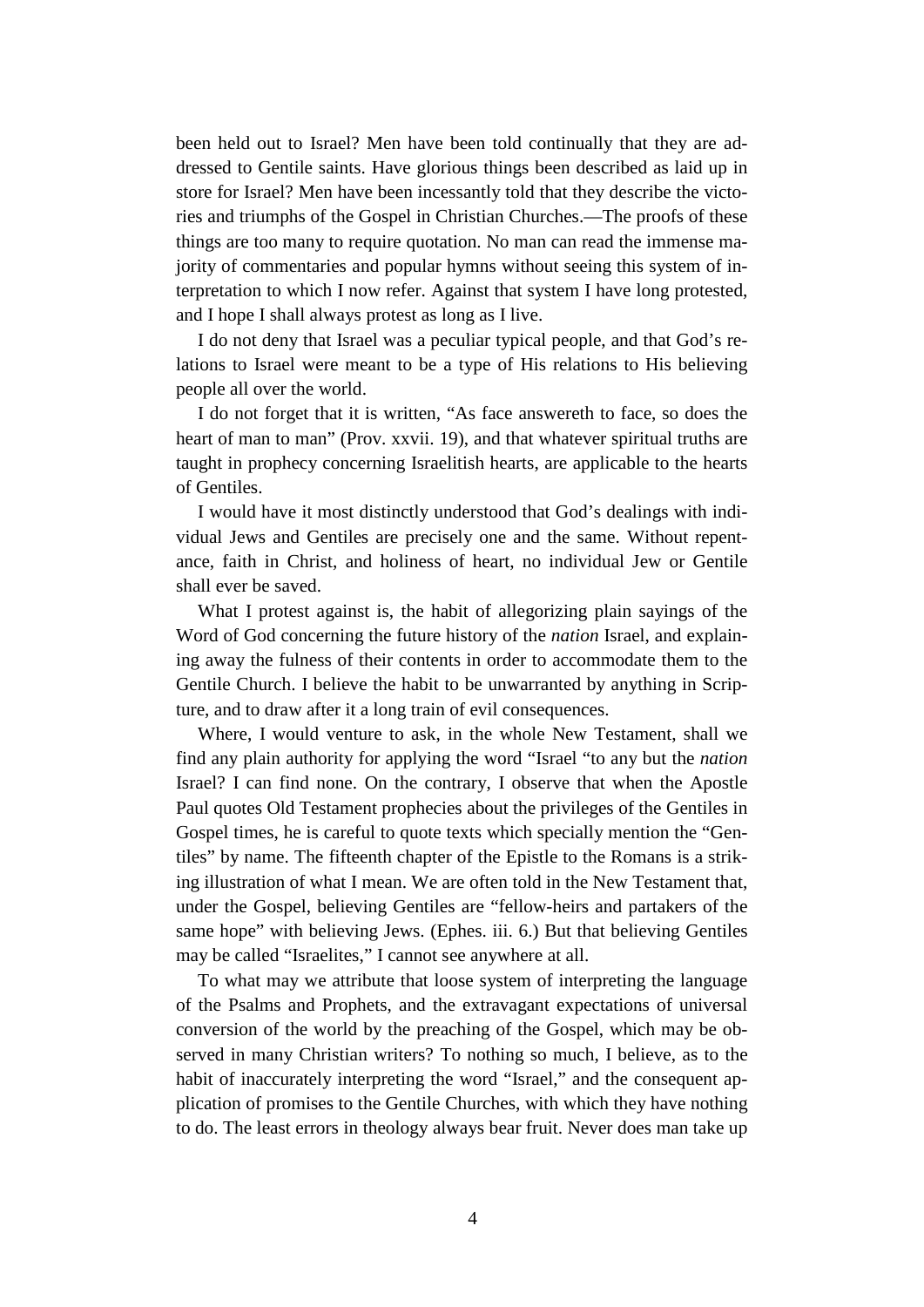an incorrect principle of interpreting Scripture without that principle entailing awkward consequences, and colouring the whole tone of his religion.

Reader, I leave this part of my subject here. I am sure that its importance cannot be overrated. In fact, a right understanding of it lies at the very root of the whole Jewish subject, and of the prophecies concerning the Jews. The duty which Christians owe to Israel as a nation will never be clearly understood until Christians clearly see the place that Israel occupies in Scripture.

Before going any further, I will ask all readers of this book one plain practical question. I ask you to consider calmly what sense you put on such words as "Israel," "Jacob," and the like, when you meet with them in the Psalms and prophecies of the Old Testament. We live in a day when there are many readers of the Bible. There are many who search the Scriptures regularly, and read through the Psalms and the Prophets once, if not twice or thrice, every year they live. Of course you attach some meaning to the words I have just referred to. You place some sense upon them. Now what is that sense? What is that meaning? Take heed that it is the right one.

Reader, accept a friendly exhortation this day. Cleave to the literal sense of Bible words, and beware of departing from it, except in cases of absolute necessity. Beware of that system of allegorizing, and spiritualizing, and accommodating, which the school of Origen first brought in, and which has found such an unfortunate degree of favour in the Church. In reading the authorized version of the English Bible, do not put too much confidence in the "headings" of pages and "tables of contents" at beginnings of chapters, which I take leave to consider a most unhappy accompaniment of that admirable translation. Remember that those headings and tables of contents were drawn up by uninspired hands. In reading the Prophets, they are sometimes not helps, but real hindrances, and less likely to assist a reader than to lead him astray. Settle it in your mind, in reading the Psalms and Prophets, that Israel means Israel, and Zion means Zion, and Jerusalem means Jerusalem. And, finally, whatever edification you derive from applying to your own soul the words which God addresses to His ancient people, never lose sight of the primary sense of the text.

II. The second point in the text on which I proposed to dwell, is *the present condition of Israel.*

The expression used by Jeremiah describes exactly the state in which the Jews are at this day, and have been for nearly eighteen hundred years. They are a "scattered" people. The armies of Assyria, Babylon, and Rome, have, one after another, swept over the land of Israel, and carried its inhabitants into captivity. Few, if any, of the ten tribes appear to have returned from the Assyrian captivity. Not fifty thousand of Judah and Benjamin came back from the captivity of Babylon. From the last and worst captivity, when the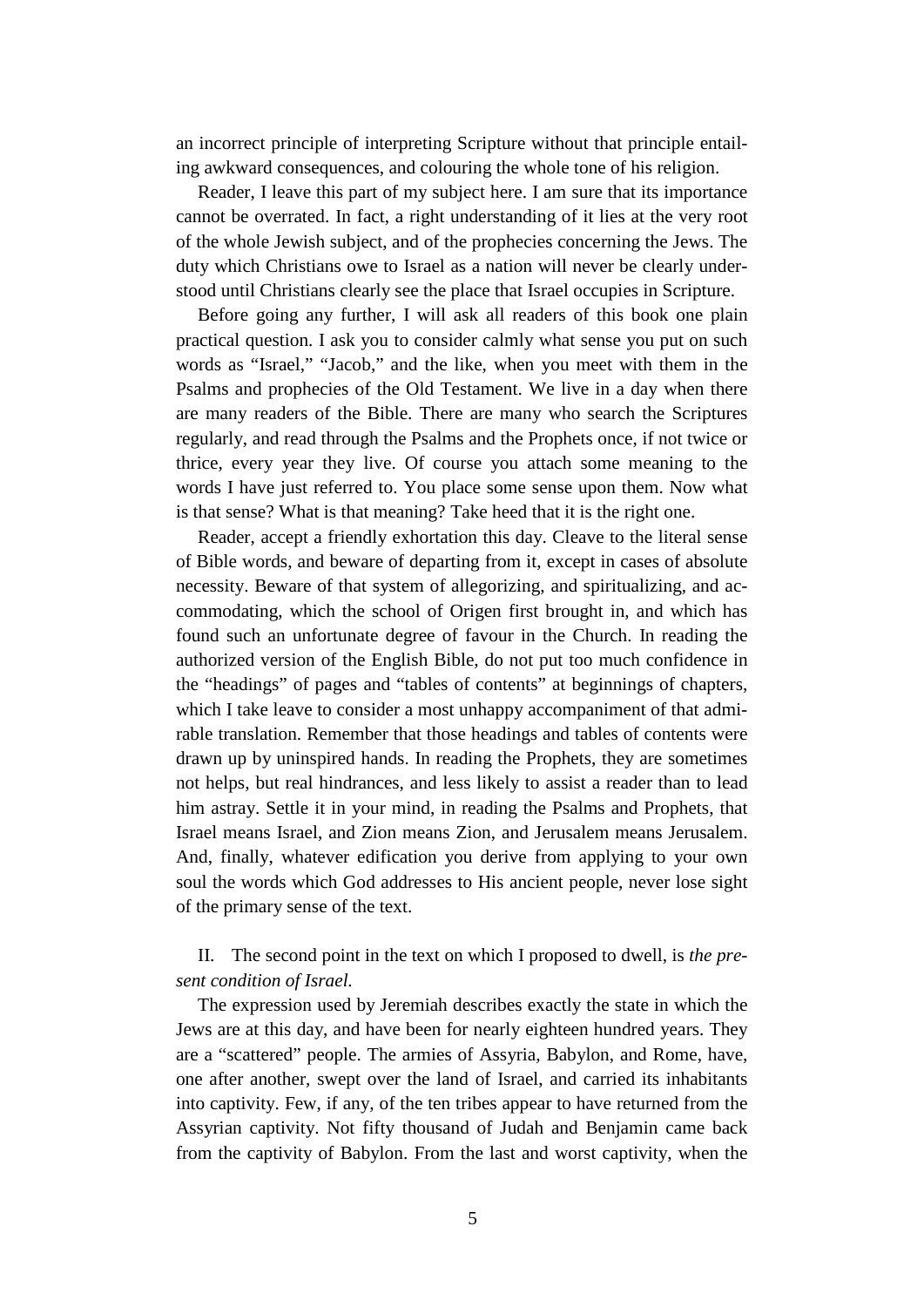temple was burned, and Jerusalem destroyed, there has been no return at all. For eighteen hundred years Israel has been dispersed over the four quarters of the globe. Like the wreck of some goodly ship, the Jews have been tossed to and fro on all waters, and stranded in broken pieces on every shore.

But though Israel has been "scattered," Israel has not been destroyed. For eighteen hundred years the Jews have continued a separate people, without a king, without a land, without a territory, but never lost, never absorbed among other nations.—They have been often trampled under foot, but never shaken from the faith of their fathers. They have often been persecuted, but never destroyed. At this very moment they are as distinct and peculiar a people as any people upon earth, an unanswerable argument in the way of the infidel, a puzzling difficulty in the way of politicians, a standing lesson to all the world. Danes, Saxons, Normans, Belgians, French, Germans, have all in turn settled on English soil. All have in turn lost their national distinctiveness. All have in turn become part and parcel of the English nation after the lapse of a few hundred years. But it has never been so with the Jews. Dispersed as they are, there is a principle of cohesion among them which no circumstances have been able to melt. Scattered as they are, there is a national vitality among them which is stronger than that of any nation on earth. Go where you will, you always find them. Settle where you please, in hot countries or in cold, you will find the Jews. But go where you will, and settle where you please, this wonderful people is always the same. Scattered as they are, few in number compared to those among whom they live, the Jews are always the Jews. Three thousand years ago Balaam said, "The people shall dwell alone, and not be reckoned among the nations." Eighteen hundred years ago our Lord said, "This generation shall not pass away till all be fulfilled." We see these words made good before our eyes. (Num. xxiii. 9; Luke xxi. 32.)

But by whose hand was this scattering of Israel wrought? The text before us today declares expressly that it was the hand of God. It was not the armies of Tiglath-Pileser or Shalmanezer, of Nebuchadnezzar or of Titus. They were only instruments in the hand of a far higher power. It was that God who ordereth all things in heaven and earth, who dispersed the twelve tribes over the face of the earth. It was the same God who brought Israel out of Egypt with a high hand and mighty arm, and planted them in Canaan, who plucked them up by the roots, and made them "wanderers among the nations." (Hosea ix. 17.)

And why did God send this heavy judgment upon Israel? To what are we to attribute this marvellous dispersion of a people so highly favoured? The inquiry is a very useful one. Let us mark well the answer.

The Jews are a "scattered" people because of their many sins. Their hardness and stiffneckedness, their impenitence and unbelief, their abuse of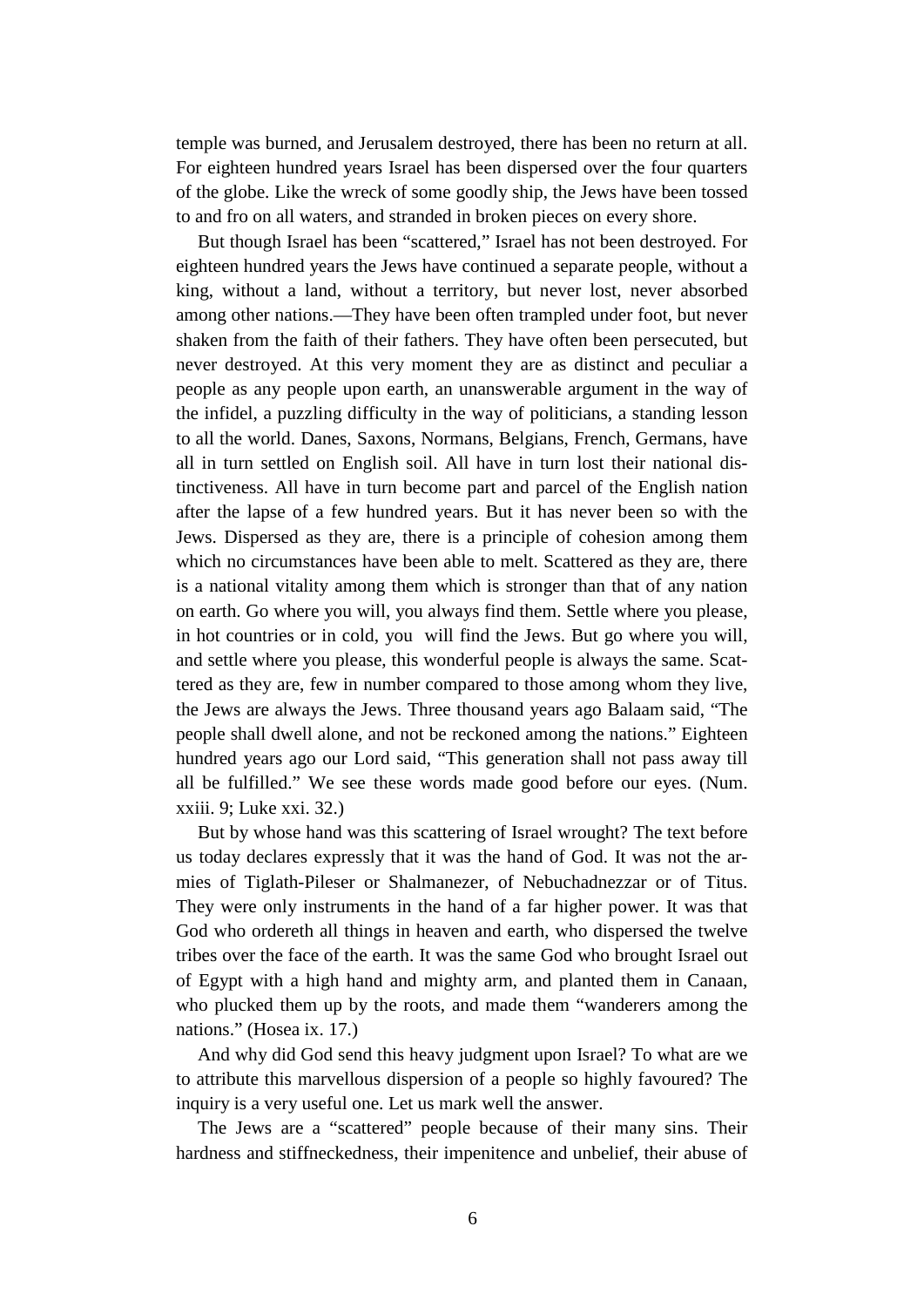privileges and neglect of gifts, their rejection of prophets and messengers from heaven, and finally their refusal to receive the Lord Jesus Christ, the King's own Son,—these were the things which called down God's wrath upon them. These were the causes of their present dispersion. The vine which was brought out of Egypt bore wild grapes. The husbandmen to whom the vineyard was let out rendered not of the fruit to the Lord of the vineyard. The people that were brought out of the house of bondage rebelled against Him by whom they were set free. Hence the wrath of God rose until there was no remedy. Thus He says, "You only have I known among the inhabitants of the earth, therefore I will punish you, because of your iniquities." (Amos iii. 2.) "They killed the Lord Jesus and their own prophets: they persecuted the apostles: they pleased not God: they were enemies to all men: they forbade us to speak to the Gentiles; and, therefore, the wrath is come upon them to the uttermost." (1 Thess. ii. 15.)

Israel was "scattered" to be a perpetual warning to the Gentile Churches of Christ. The Jews are God's beacon or pillar of salt to all Christendom, and a silent standing lesson which all who profess to know God ought never to forget. They proclaim to all Christians God's hatred of spiritual pride and self-righteousness,—God's high displeasure with those who exalt the traditions of men, and depart from the Scripture,—God's hatred of formality and ceremonialism. If any man desires to know how much God hates these things, he has only to look at the present condition of the Jews. For eighteen hundred years God has held them up before the eyes of the world, and written His abhorrence of their sins in letters which he who runs may read.

Reader, I cannot pass away from this part of my subject without entreating all who read this book to learn a practical lesson from the scattering of Israel. I entreat you to remember the causes which led to their dispersion, and to beware of the slightest approach to their peculiar sins. I am sure the warning is needed in these latter days. I am sure that the opinions which are boldly broached and openly maintained by many religious teachers in all Churches of Christendom, call loudly on all Christians to stand upon their guard. It is not without good reason that our Lord said, "Take heed and beware of the leaven of the Sadducees and Pharisees." (Matt. xvi. 6.) Look to your own heart. Beware of tampering with false doctrines. Churches are never safe unless their members know their individual responsibility. Let us each look to ourselves, and take heed to our own souls. The same God lives who scattered Israel because of Israel's sins. And what says He to the Churches of Christ this day? He says, "Be not high-minded, but fear. If God spared not the natural branches, take heed lest He also spare not thee." (Rom. xi. 20, 21.)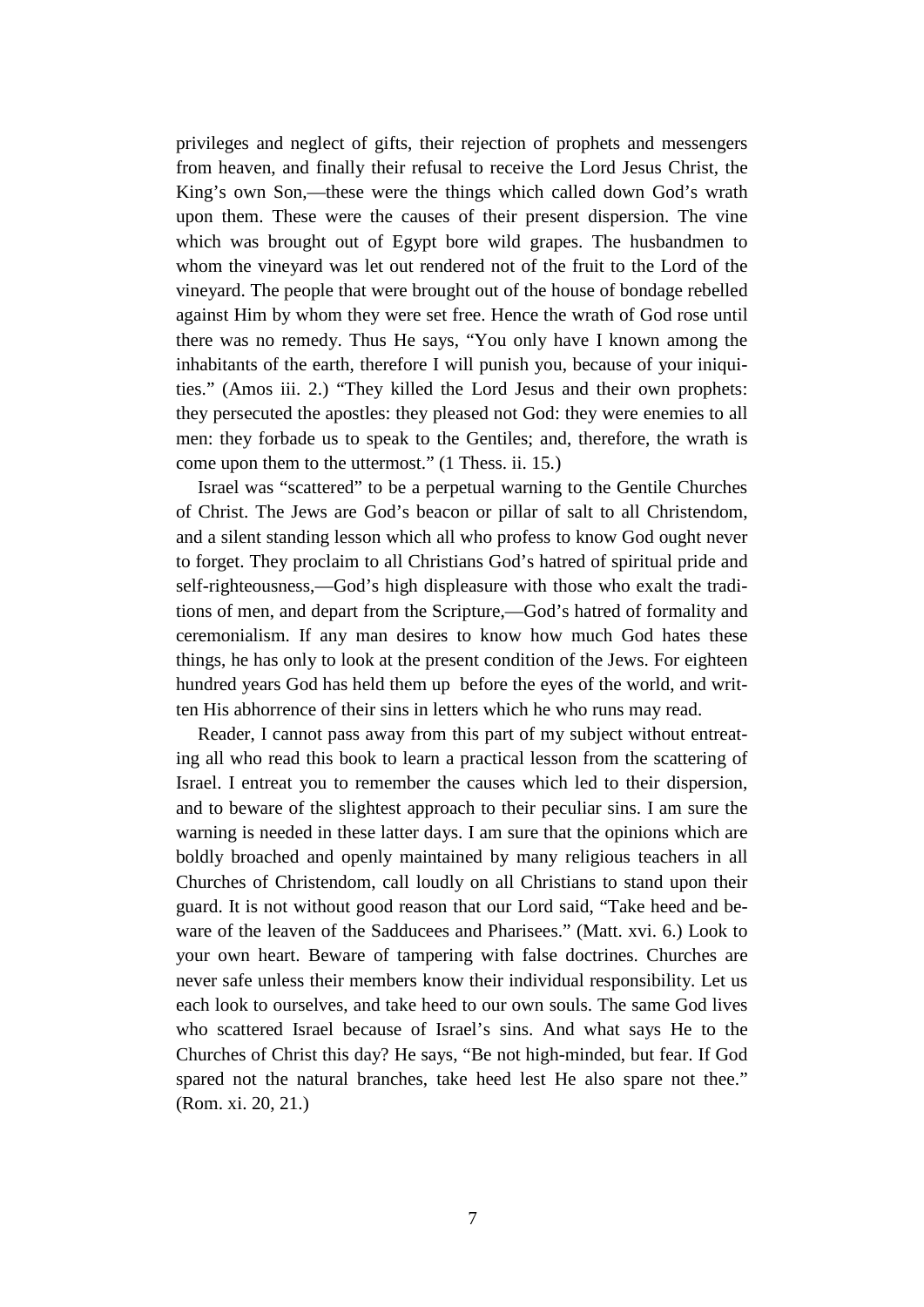III. The third part in the text on which I propose to dwell is, *the future prospects of Israel.*

In taking up this branch of my subject, I feel that I am entering on the region of unfulfilled prophecy. I desire to do so with reverence, and with a deep sense of the many difficulties surrounding this department of theology, and the many diversities of opinion which prevail upon it. But the servant of God must "call no man master" on earth. Truth is never likely to be attained, unless all ministers of Christ speak out their opinions fully, freely, and unreservedly, and give men an opportunity of weighing what they teach.

Reader, however great the difficulties surrounding many parts of unfulfilled prophecy, two points appear to my own mind to stand out as plainly as if written by a sunbeam. One of these points is the second personal advent of our Lord Jesus Christ before the Millennium.—The other of these points is the future literal gathering of the Jewish nation, and their restoration to their own land.—I tell no man that these two truths are essential to salvation, and that he cannot be saved except he sees them with my eyes. But I tell any man that these truths appear to me distinctly set down in holy Scripture, and that the denial of them is as astonishing and incomprehensible to my own mind as the denial of the divinity of Christ.

Now what says our text about the future prospects of the Jews? It says, "He that scattered Israel will gather him." That gathering is an event which plainly is yet to come. It could not apply in any sense to the ten tribes of Israel. They have never been "gathered" in any way. Their "scattering" has never come to an end.—It cannot be applied to a return of the remnant of Judah and Benjamin from the Babylonish captivity. The language of the text makes such an application impossible. The text is addressed to the Gentiles, "the nations." The declaration they are commanded to make is, "to the isles of the sea." In the days of the Babylonish captivity, the nations of the earth knew nothing of the Word of the Lord. They were sunk in darkness, and had not even heard the Lord's name. If Jeremiah had told them to proclaim the return of the Jews from Babylon under such circumstances it would have been useless and absurd. There is but one fair and legitimate interpretation of the promise of the text. The event it declares is yet future. The "gathering" spoken of is a gathering which is yet to come.

Reader, I believe that the interpretation I have just given is in entire harmony with many other plain prophecies of Scripture. Time would fail me if I were to quote a tenth part of the texts which teach the same truth. Out of the sixteen prophets of the Old Testament, there are at least ten in which the gathering and restoration of the Jews in the latter days are expressly mentioned. From each of these ten I will take one testimony. I say "one" testimony deliberately. I am anxious not to overload the subject with evidence. I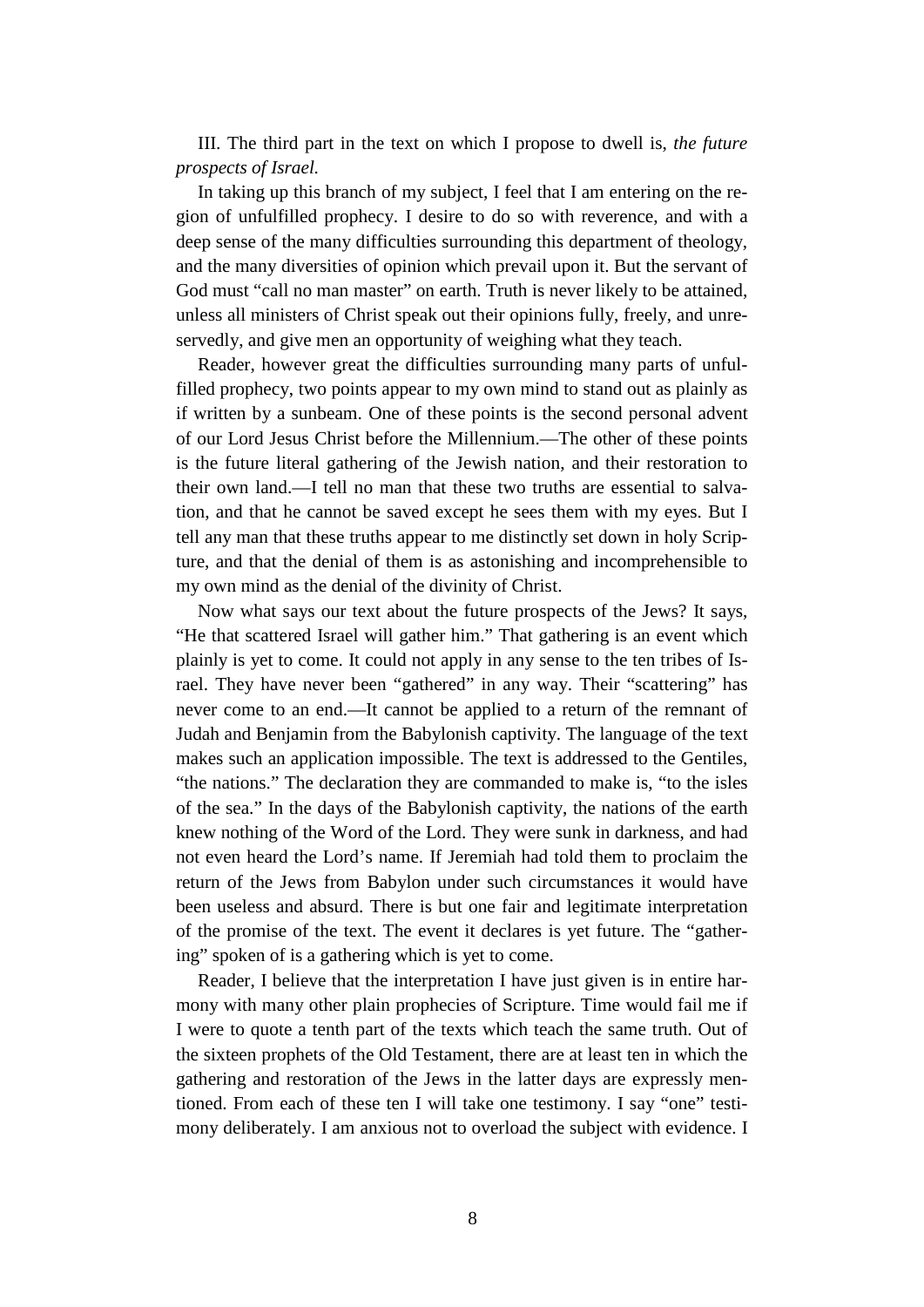would only remind the reader that the texts I am about to quote are only a small portion of the evidence that might be brought forward.

(1.) Hear what *Isaiah* says: Isaiah xi. 11, 12. "It shall come to pass in that day, that the Lord shall set His hand again the second time to recover the remnant of His people, which shall be left, from Assyria, and from Egypt, and from Pathros, and from Cush, and from Elam, and from Shinar, and from Hamath, and from the islands of the sea. And He shall set up an ensign for the nations, and shall assemble the outcasts of Israel, and gather together the dispersed of Judah from the four corners of the earth."

(2.) Hear what *Ezekiel* says: Ezek. xxxvii. 21. "Thus saith the Lord God: Behold, I will take the children of Israel from among the heathen, whither they be gone, and will gather them on every side, and bring them into their own land."

(3.) Hear what *Hosea* says: Hosea i. 11; iii. 4, 5. "Then shall the children of Judah and the children of Israel be gathered together, and appoint themselves one head, and they shall come up out of the land: for great shall be the day of Jezreel." "For the children of Israel shall abide many days without a king, and without a prince, and without a sacrifice, and without an image, and without an ephod, and without teraphim: afterwards shall the children of Israel return, and seek the Lord their God, and David their king; and shall fear the Lord and His goodness in the latter days."

(4.) Hear what *Joel* says: Joel iii. 20. "But Judah shall dwell for ever, and Jerusalem from generation to generation."

(5.) Hear what *Amos* says: Amos ix. 14, 15. "And I will bring again, the captivity of my people of Israel, and they shall build the waste cities, and inhabit them; and they shall plant vineyards, and drink the wine thereof; they shall also make gardens, and eat the fruit of them. And I will plant them upon their land, and they shall no more be pulled up out of their land, which I have given them, saith the Lord thy God."

(6.) Hear what *Obadiah* says: Obadiah i. 17. "But upon Mount Zion shall be deliverance, and there shall be holiness: and the house of Jacob shall possess their possession."

(7.) Hear what *Micah* says: Micah iv. 6, 7. "In that day, saith the Lord, will I assemble her that halteth, and I will gather her that is driven out, and her that I have afflicted: and I will make her that halted a remnant, and her that was cast far off a strong nation: and the Lord shall reign over them in Mount Zion from henceforth, even for ever."

(8.) Hear what *Zephaniah* says: Zeph. iii. 14-20. "Sing, O daughter of Zion; shout, O Israel; be glad and rejoice with all the heart, O daughter of Jerusalem. The Lord hath taken away thy judgments, He hath cast out thine enemy; the king of Israel, even the Lord, is in the midst of thee: thou shalt not see evil any more. In that day it shall be said to Jerusalem, Fear thou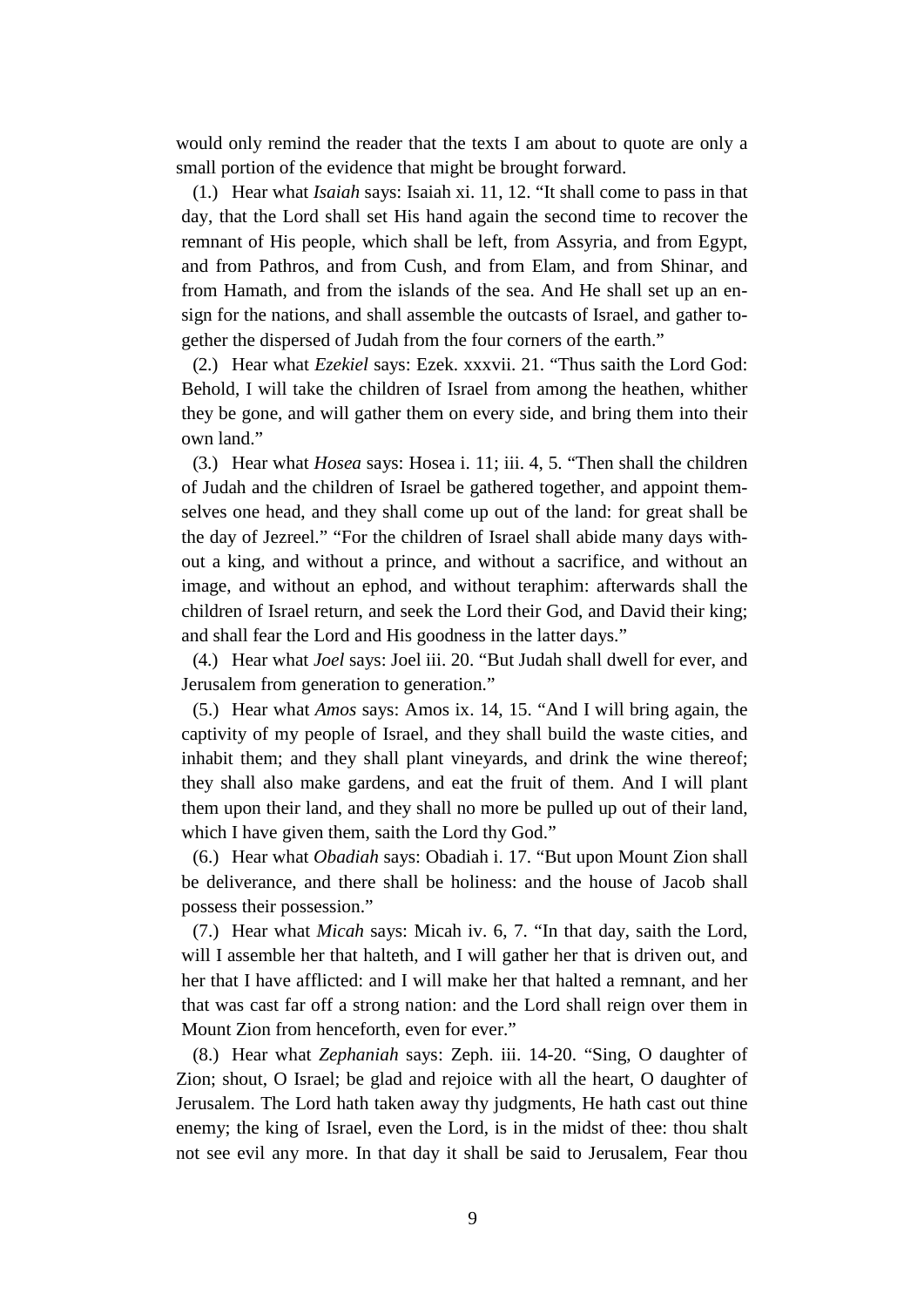not: and to Zion, let not thine hands be slack. The Lord thy God in the midst of thee is mighty; He will save, He will rejoice over thee with joy; He will rest in His love, He will joy over thee with singing. I will gather them that are sorrowful for the solemn assembly, who are of thee, to whom the reproach of it was a burden. Behold, at that time I will undo all that afflict thee: and I will save her that halteth, and gather her that was driven out; and I will get them praise and fame in every land where they have been put to shame. At that time I will bring you again, even in the time that I gather you: for I will make you a name and a praise among all people of the earth, when I turn back your captivity before your eyes, saith the Lord."

(9.) Hear what *Zechariah* says: Zech. x. 6-10. "And I will strengthen the house of Judah, and I will save the house of Joseph, and I will bring them again to place them; for I have mercy upon them: and they shall be as though I had not cast them off: for I am the Lord their God, and will hear them. And they of Ephraim shall be like a mighty man, and their heart shall rejoice as through wine: yea, their children shall see it and be glad; their heart shall rejoice in the Lord. I will hiss for them, and gather them; for I have redeemed them: and they shall increase as they have increased. And I will sow them among the people: and they shall remember me in far countries; and they shall live with their children, and turn again. I will bring them again also out of the land of Egypt, and gather them out of Assyria; and I will bring them into the land of Gilead and Lebanon; and place shall not be found for them."

(10.) Hear, lastly, what *Jeremiah* says: Jer. xxx. 3 and 11. "For, lo, the days come, saith the Lord, that I will bring again the captivity of my people Israel and Judah, saith the Lord: and I will cause them to return to the land which I gave to their fathers, and they shall possess it." "For I am with thee, saith the Lord, to save thee: though I make a full end of all nations whither I have scattered thee, yet will I not make a full end of thee; but I will correct thee in measure, and will not leave thee altogether unpunished."

Reader, I place these texts before you without note or comment. I only ask that they may be weighed and examined, and the several chapters from which they are taken read carefully. I believe there is one common remark that applies to them all. They all point to a time which is yet future. They all predict the final gathering of the Jewish nation from the four quarters of the globe, and their restoration to their own land.

I request you to believe that the subject admits of being drawn out at far greater length than the limits of these pages allow. I am resolved, however, not to encumber it by entering on topics of comparatively subordinate importance. I will not complicate it by dwelling on the *manner* in which Israel shall be gathered, and the particular events which shall accompany the gathering. I might show you by Scriptural evidence that the Jews will probably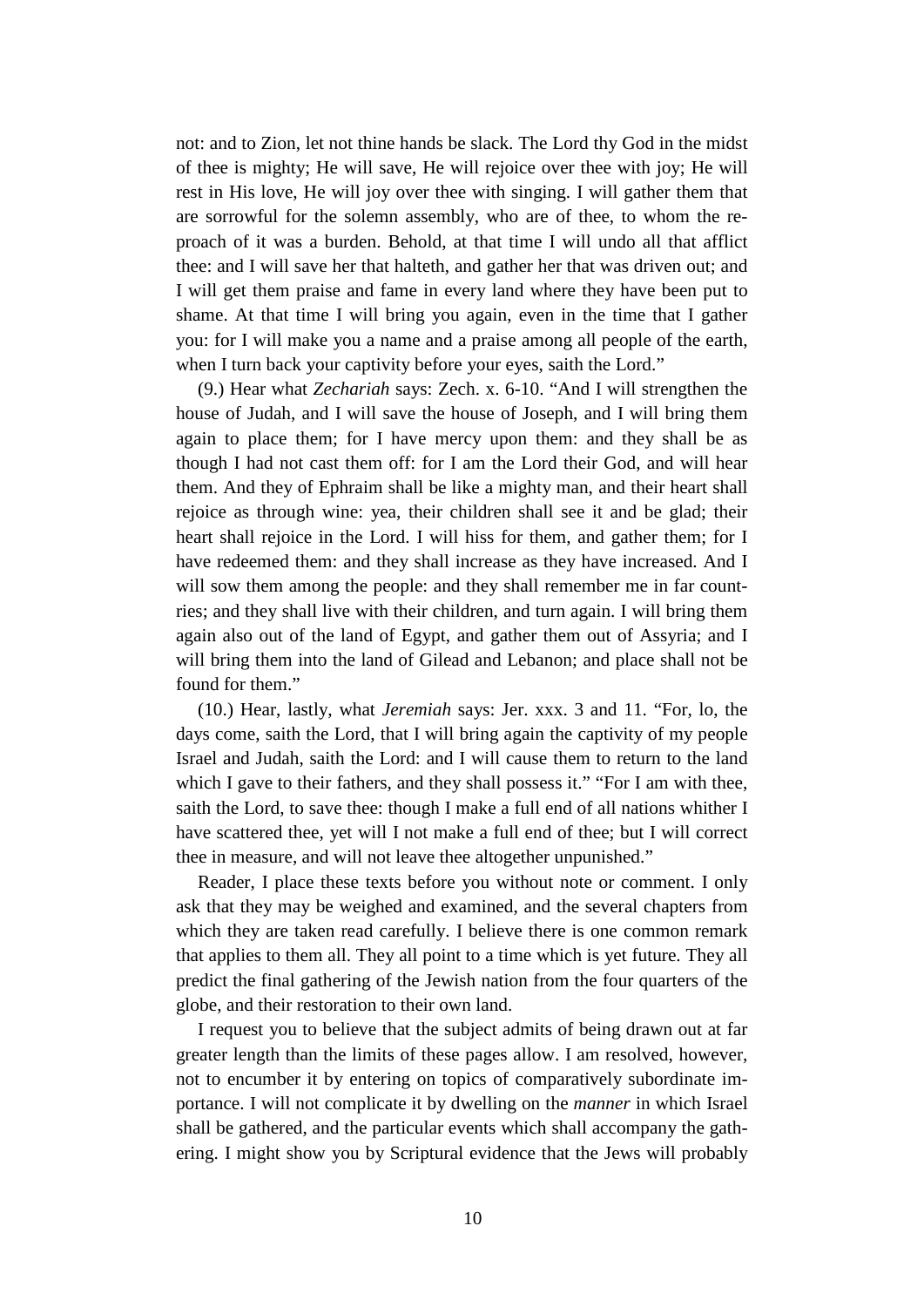first be gathered in an unconverted state, though humbled; and will afterwards be taught to look to Him whom they have pierced, through much tribulation. I might speak of the future glory of Jerusalem after the Jews are restored, and the last siege which it shall endure, as described by Zechariah and by our Lord Jesus Christ. But I forbear. I will not travel beyond the bounds of my text. I think it better to present its weighty promise to you in its naked simplicity. "Israel scattered shall yet be gathered." This is the future prospect of the Jew.

Now is there anything *contrary to this gathering* in *the New Testament?* I cannot find a single word. So far from this being the case, I find a chapter in the Epistle to the Romans where the subject is fully discussed. An inspired Apostle speaks there of Israel being once more "received" into God's favour, "grafted in," and "saved." (See Rom. xi. 15-32.)

Is there anything *impossible* in this gathering of Israel? Who talks of impossibilities? If an infidel, let him explain the present condition and past history of Israel, if he can;—and when he has solved that mighty problem, we may listen to him. If a Christian, let him think again before he talks of anything being impossible with God. Let him read the vision of the dry bones in Ezekiel, and mark to whom that vision applies. Let him look to his own conversion and resurrection from the death of trespasses and sins, and recall the unworthy thought that anything is too hard for the Lord.

Is there anything *inconsistent with God's former dealings* in the gathering of Israel? Is there any extravagance in expecting such an event? Why should we say so? Reasoning from analogy, I can see no ground for refusing to believe that God may yet do wonderful things for the Jewish people. It would not be more marvellous to see them gathered once more into Palestine, than it was to see them brought from Egypt into the promised land. What God has done once, He may surely do again.

Is there anything *improbable* in the gathering of Israel? Alas! reader, we are poor judges of probabilities. God's ways of carrying into effect His own purposes are not to be judged by man's standard, or measured by the line and plummet of what man calls "probable." In the day when the children of Israel went forth from Egypt, would anyone have said it was *probable* that such a nation of serfs would ever produce a book that should turn the world upside down? Yet that nation has done it. From that nation has come the Bible.—Four thousand years ago, would anyone have said it was *probable* that God's Son would come to earth, and suffer in the flesh on a cross, before He came to earth in glory to reign? Yet so it has been. Christ has lived, and Christ has suffered, and Christ has died. Away with this talk about improbabilities! The ways of God are not our ways.

Finally, is there anything *fanatical or enthusiastic* in this expectation that Israel shall be gathered? Why should men say so? Your own eyes tell you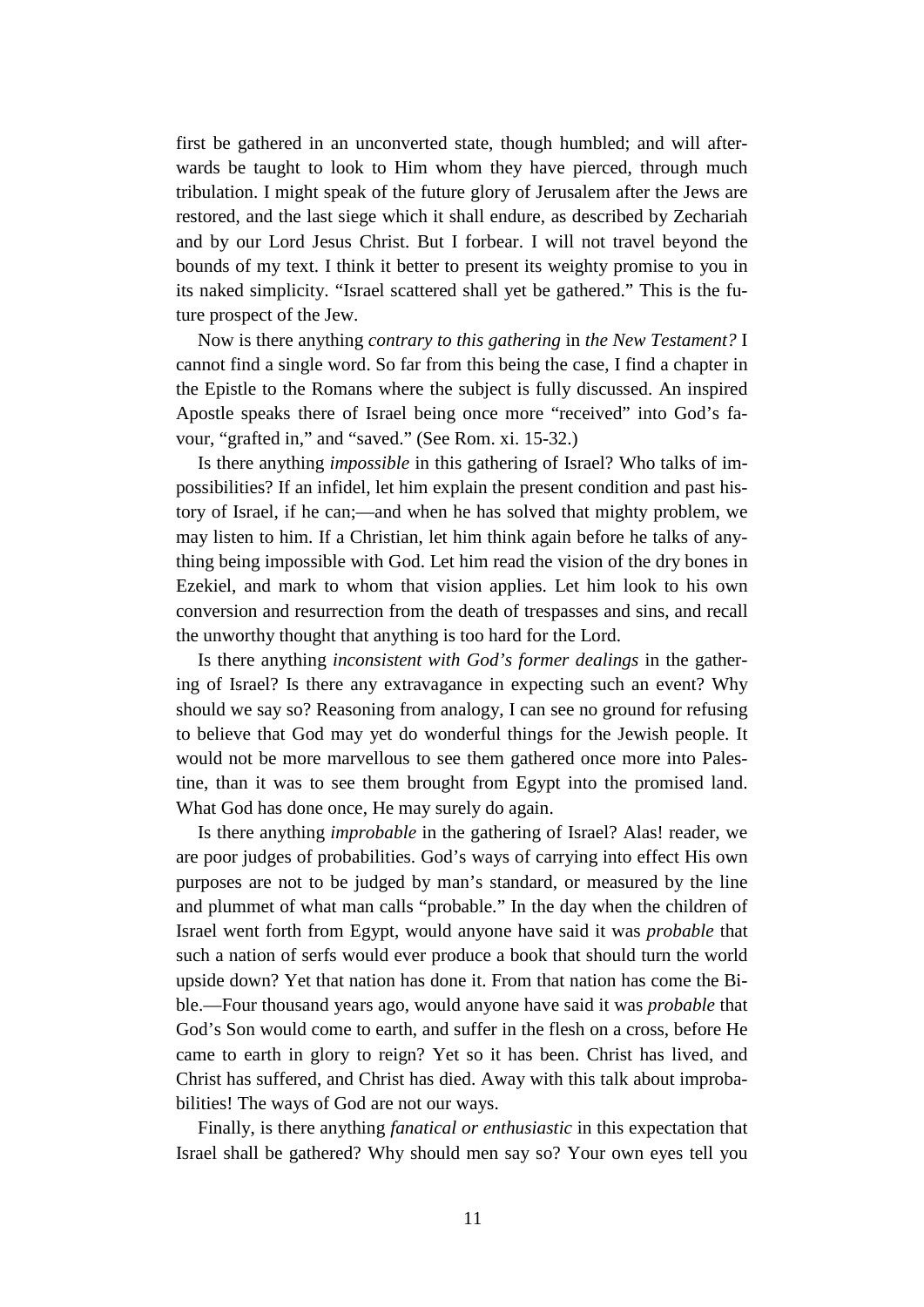that the present order of things will never convert the world. There is not a church, or a parish, or a congregation, where the converted are more than a little flock. There is not a faithful minister on earth, and never has been, who has ever seen more than the "taking out of a people" to serve Christ. A change must come before the earth shall be filled with the knowledge of the Lord. A new order of teachers must be raised up, and a new dispensation ushered in. These teachers, I firmly believe, shall be converted Jews. And then shall be seen the fulfilment of the remarkable words, "If the casting of them away be the reconciling of the world, what shall the receiving of them be, but life from the dead? "(Rom. ii. 15.)

I may not dwell longer on this branch of my subject. I leave it with one general remark, which may sound to some readers like a bald truism. Whether it be a truism or not, I believe the remark to be of vital importance, and I heartily wish that it was more deeply impressed on all our minds.

I ask you, then, to settle it firmly in your mind, that when God says a thing shall be done, we ought to believe it. We have no right to begin talking of probable or improbable—likely or unlikely—possible or impossible reasonable or unreasonable. What is all this but veiled scepticism, and infidelity in disguise? What hath the Lord said? and what hath the Lord spoken? What saith the Scripture? What is written in the Word? These are the only questions we have a right to ask; and when the answer to them is plain, we have nothing to do but to believe. Our reason may rebel. Our preconceived ideas of what God ought to do may receive a rude shock. Our private systems of prophetical interpretation may be shattered to pieces. Our secret prejudices may be grievously offended. But what are we to do? We must abide by Scripture; or be of all men most miserable. At any cost let us cling to the Word. "Let God be true, and every man a liar."

In all matters of unfulfilled prophecy, I desire, for my own part, to fall back on this principle. I see many things I cannot explain. I find many difficulties I cannot solve. But I dare not give up my principle. I am determined to believe everything that God says. I know it will all prove true at the last day. I read that He says in the text before us this day, "He that scattered Israel shall gather him." It must be true, I feel, whatever be the difficulties. That Israel shall be gathered I steadfastly believe.

IV. The last point on which I propose to dwell is one purely practical. It is *the duty which Gentile Churches owe to Israel.*

Reader, in touching on this point, I would not have you for a moment suppose that the future gathering of Israel depends on anything that man can do. God's counsels and purposes are independent of human strength. The sun will set tonight at its appointed hour, and neither Queen, Lords nor Commons,—Pope, Presidents, nor Emperors,—can hasten, prevent, or put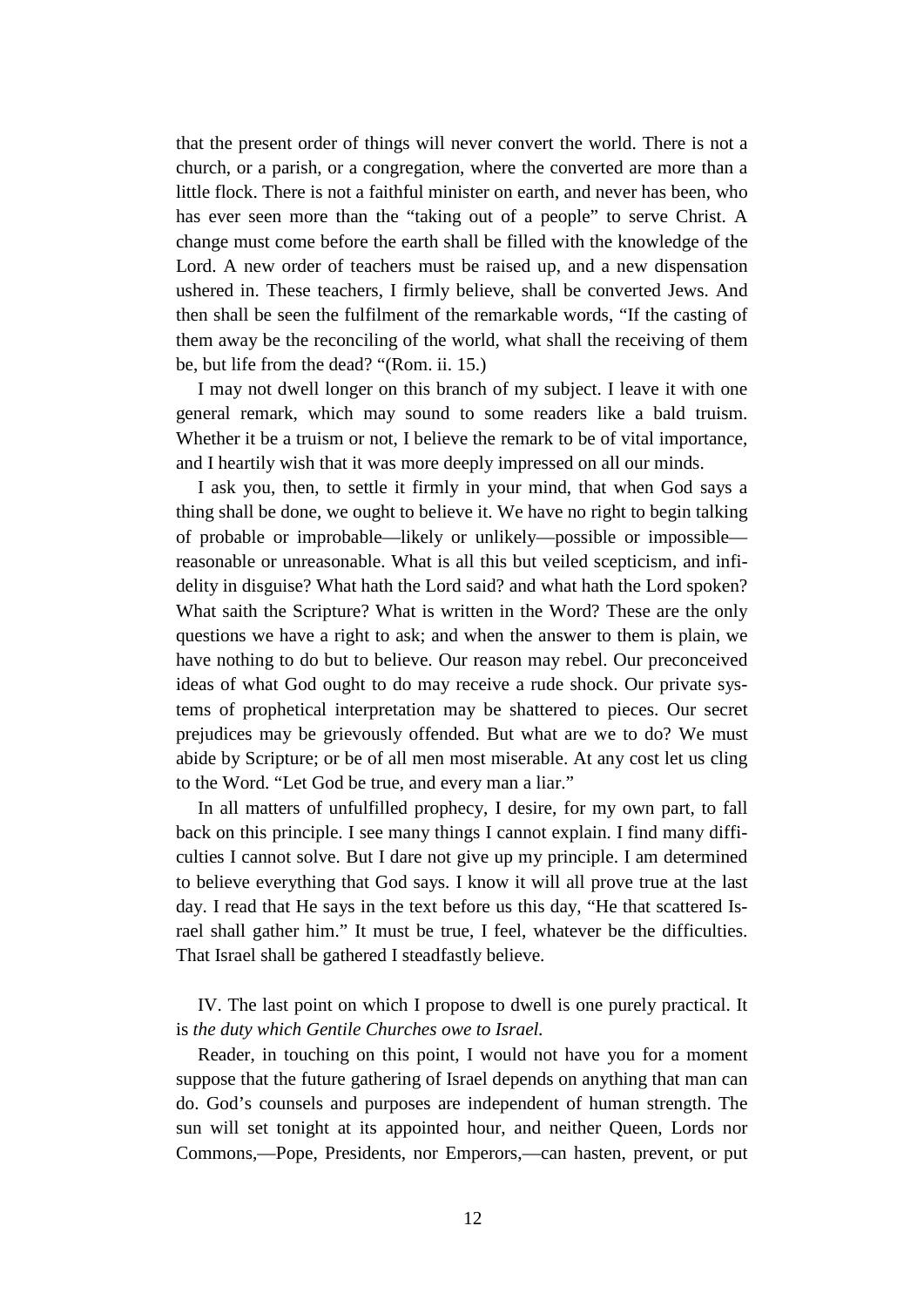off its setting.—The tides of the sea will ebb and flow this week in their regular course, and no scientific decree nor engineering skill can interfere with their motion. And just in like manner the promises of God concerning Israel will all be fulfilled in due season, whether we will hear or whether we will forbear. When the "times and seasons" arrive which God has "put in His own power," Israel will be gathered;—and all the alliances and combinations of statesmen, and all the persecution and unbelief of apostate churches, shall not be able to prevent it.

But seeing that we look for such things, it becomes us all to be found in the path of duty. It behoves us to consider gravely the solemn question, What manner of persons ought we to be? and in what way can we testify our full assent to God's purposes about the Jews? Can we in no sense be fellowworkers with God? Should we not remember that remarkable saying of St. Paul, —"Through your mercy they shall obtain mercy." (Rom. xi. 31.) This is the question to which I now desire briefly to supply a practical answer.

(1.) I believe, then, for one thing, that it is a duty incumbent on all Gentile Christians *to take a special interest* in the spiritual condition of the Jewish nation, and to give their conversion a special place in our prayers. I say, advisedly, their spiritual condition. I leave alone their civil and political position. I speak, exclusively, of our duty to Jewish souls. I say that we owe them a special debt, and that this debt ought to be carefully paid.

We prize our Bibles, and we are right to do so. A. heaven without a sun would not be more blank than a world without a Bible. But do we ever reflect that every page in that blessed book was written under God's inspiration by Israelitish hands? Remember that every chapter and verse you read in your Bible you owe, under God, to Israel. There is not a religious society that meets in London in the month of May which is not constantly working with Israelitish tools.

We prize the glorious. Gospel of the grace of God, and we are right to do so. A land without the Gospel, like Oude and China, is nothing better than a moral wilderness. See the vast difference between Europe and America with the Gospel, notwithstanding all their vices, and Africa and Asia without it. But do we ever reflect that the first preachers of that Gospel were all Jews? The men who, at cost of their lives, first carried from town to town the blessed tidings of Christ crucified, were not Gentiles. The first to take up the lamp of truth, which was passed from hand to hand, till it reached our heathen forefathers, were all men of Israel.

We rejoice in Christ Jesus, and glory in His person and work. Well may we do so! Without a living Saviour, and the blood of His atonement once made on the cross, we should indeed be miserable. But do we ever reflect that when that Saviour became a man, in order that, as man's substitute, He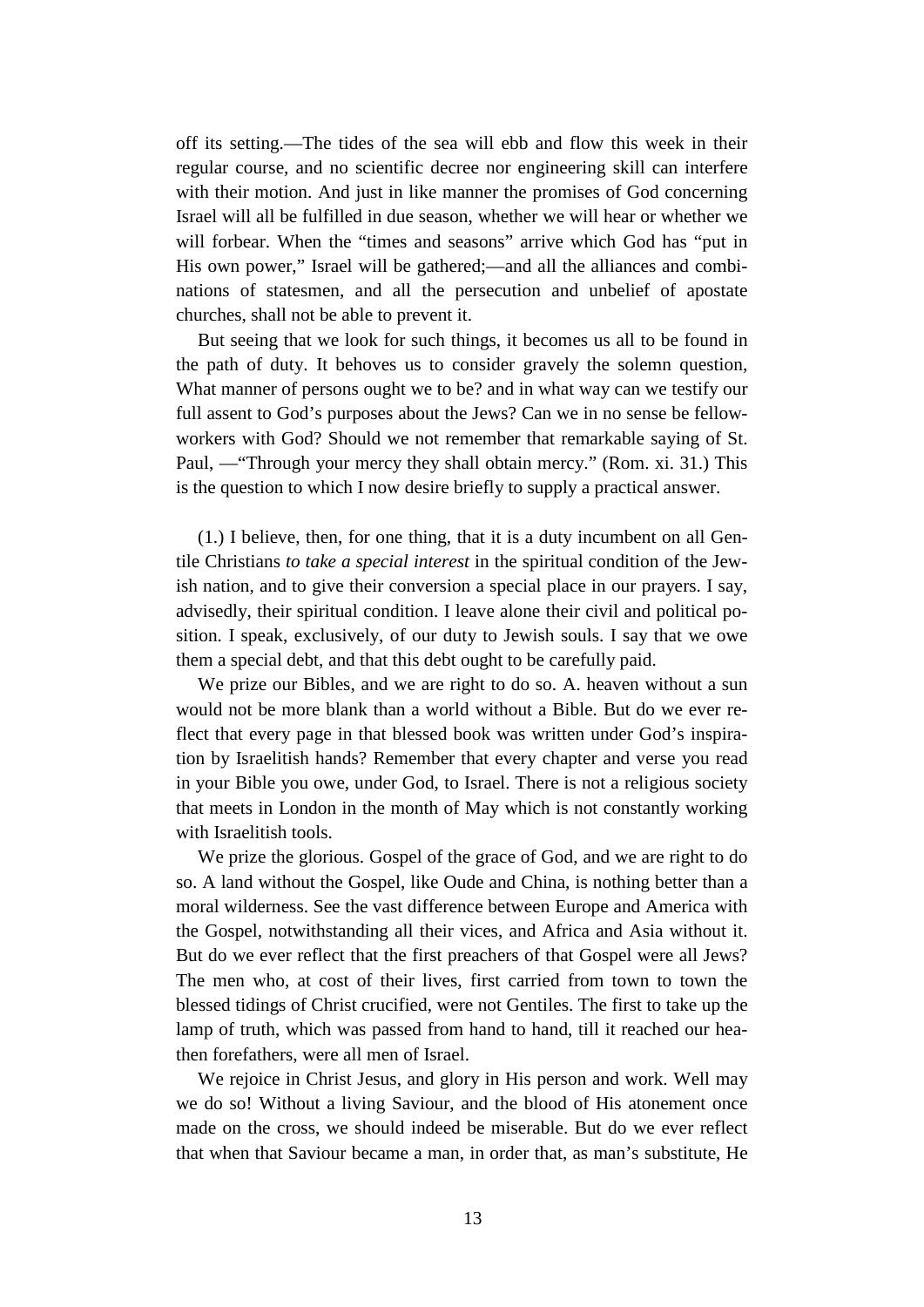might suffer and die, He was born of a Jewish woman? Yes! let that never be forgotten. When "God was manifest in the flesh," and was born of a woman, that woman was a virgin of the house of David. When the promised Saviour took flesh and blood that He might bruise the serpent's head and redeem man, He took not flesh and blood of any royal house among the Gentiles, but of one of the twelve tribes of Israel.

Reader, I know well that these are ancient things. They have been often urged, often alleged, often pressed on the attention of the Churches. I am not ashamed to bring them forward again. I say, that if there be such a thing as gratitude in the heart of man, it is the duty of all Gentile Christians to take special interest in the work of doing good to the Jews.

(2.) I believe, furthermore, that it is a duty incumbent on all Gentile Christians to be specially careful that they *take up stumbling blocks out of the way of Israel,* and to see that they do nothing to disgust them with Christianity, or hinder their conversion. This is a matter which is expressly mentioned in Scripture. There we find Isaiah bidding us, "Take up the stumbling blocks out of the way of God's people." (Isaiah lvii. 14.) Truly the prophet might well speak of this. No man can look round the Gentile Churches and fail to see that he had cause.

What shall we say of the glaring unholiness and neglect of God's Ten Commandments which prevail so widely in Christendom?—What shall we say of the open unblushing idolatry which offends the eye in all Roman Catholic Churches?—What shall we say of the wide-spread habit of Sabbath breaking which is eating like a cancer into the heart of the Protestant Churches?—What shall we say of the rationalistic mode of interpreting Old Testament history, which has crept so extensively into modern commentaries,—the system of regarding the histories of Abraham, and Jacob, and Joseph, and the like, as so many myths, or ingenious fables, but not as narratives of facts which really took place?—What shall we say of the traditional mode of interpreting Old Testament prophecies, in which so many Christians indulge,—the system of appropriating all the blessings to the Church of Christ, and handing over all the bitter things to poor despised Israel,—the system of interpreting all prophecies about Christ's first advent literally, and all prophecies about His second advent figuratively, requiring the Jew to believe the first in the letter, and refusing in turn to believe the second, except in what is called, by a sad misnomer, a *spiritual* sense?—What shall we say of all these things, but that they are stumbling blocks,—great stumbling blocks,—in the way of the conversion of the Jews? What are they all but great barriers between the Jew and Christ, and barriers cast up by Christian hands?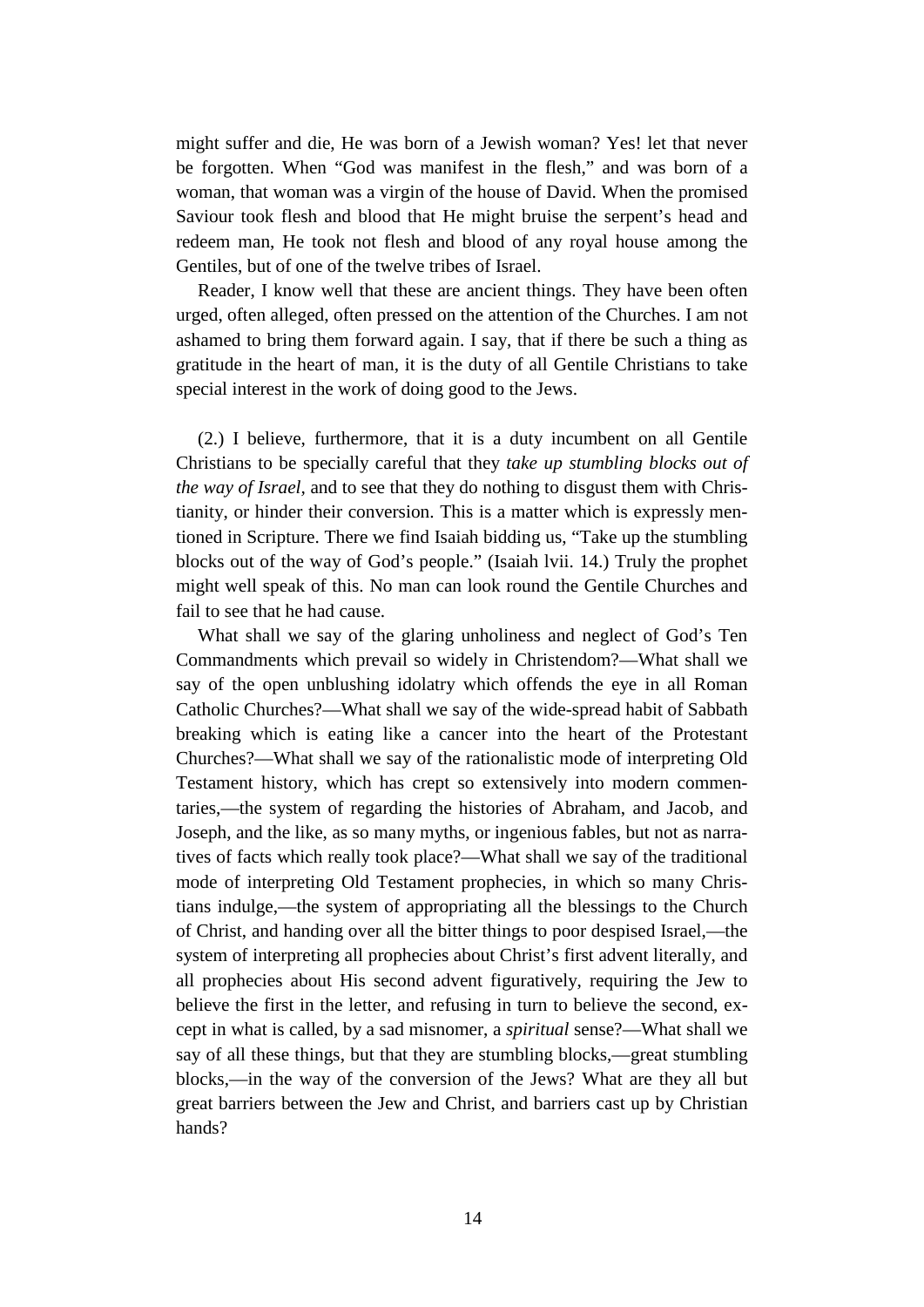Reader, we must all do our part in aiding to take these stumbling blocks away. Here at least all may help. Here, at any rate, every Gentile Christian can aid the Jewish cause. The more pure and lovely we can make our holy faith, the more we are likely to recommend it to Israel. The more we can check the progress of the Roman apostasy, and protest against its idolatries and corruptions, the more likely is the Jew to believe there is something in Christianity. The more we can promote the habit of taking all Scripture in its plain literal sense, the more we are likely to remove prejudices in the minds of honest inquirers in Israel, and to make them ready to hear what we have to say.

(3.) Finally, I believe it is a duty incumbent on all Gentile Christians, to *use special efforts in order to promote the conversion of the Jews.* I say special efforts advisedly. The Jews are a peculiar people, and must be approached in a peculiar way.

They are peculiar in their state of mind. They require an entirely different treatment from the heathen. Their objections are not the heathen man's objections. Their difficulties are not the heathen man's difficulties. They believe many things which the heathen man never heard of. They have a standard of right and wrong with which the heathen man is utterly unacquainted. Like the heathen they need to be converted. Like the heathen they need to be brought to Christ. But the lines of argument to be pursued with the Jew and the heathen are widely dissimilar. A faithful missionary might do admirably well among the heathen, who might find it difficult to reason with a Jew.

They are peculiar in their position in the world. They are not to be found all assembled together, like the Africans at Sierra Leone, or the Hindoos, or New Zealanders, or Chinese. They are emphatically a scattered people, a few in one country, and a few in another. An effort to get at them, must aim at nothing short of sending missionaries in search of them all over the world.

Circumstances like these appear to me to point out clearly that nothing less than a special effort will ever enable Christians to discharge their debt to Israel. There must be a division of labour in the missionary field. There must be a special concentration of preaching, praying, and loving intercourse on the Jewish people, or the Churches of the Gentiles can never expect to do them much spiritual good. Without such special effort the cause of Israel will inevitably be lost sight of in the cause of the whole heathen world. Without such *special* effort I cannot see how the command of the text can be rightly obeyed.

Now here lies the claim which the Society for Promoting Christianity amongst the Jews makes on English Christians in the present day for aid. It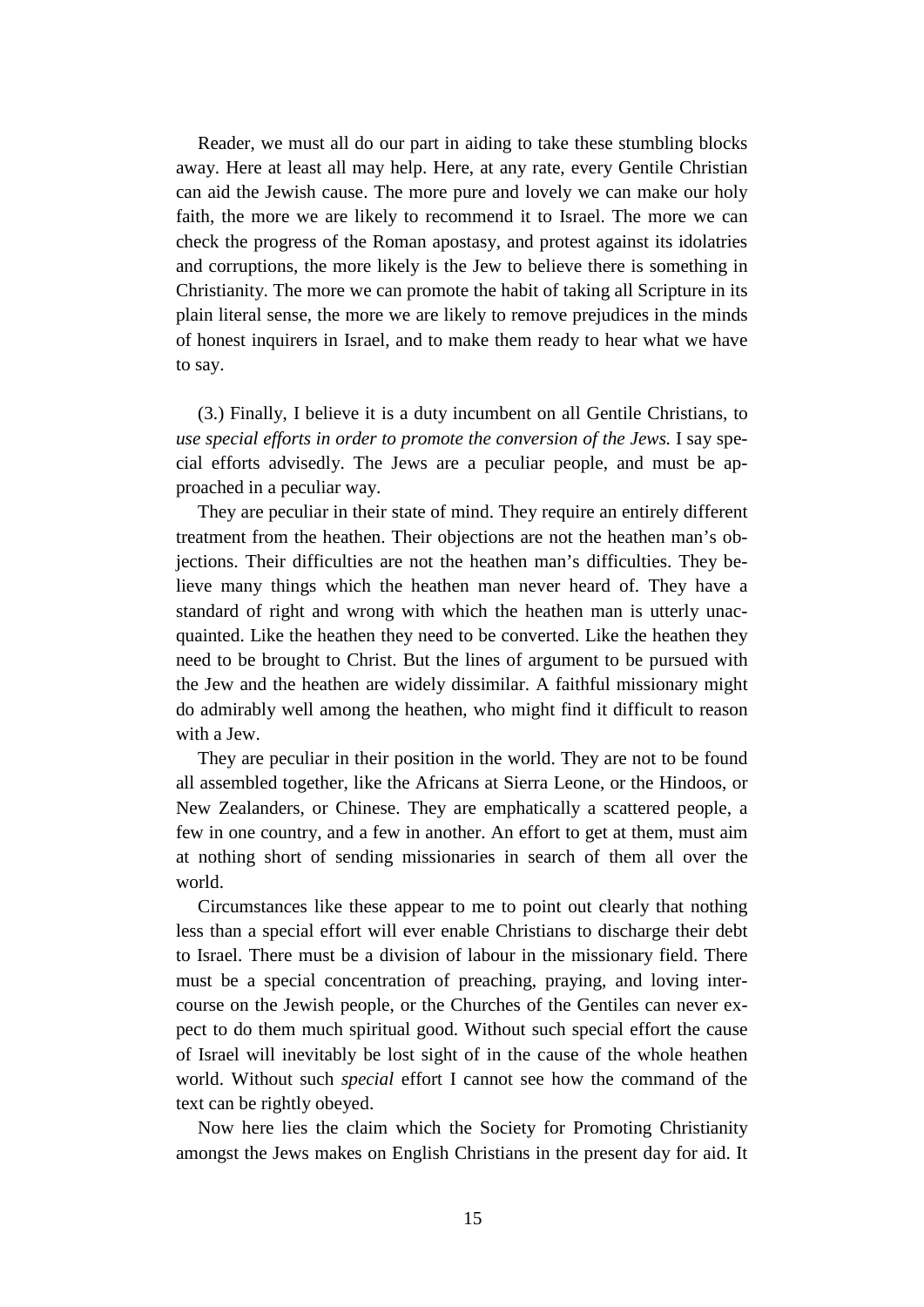enables them to make a special effort on behalf of Israel. It supplies them with an outgate for their sympathy, and a faithful instrumentality for sending the Gospel to God's ancient people. It is in this light that I earnestly commend the Society to the support of all who love the Lord Jesus Christ in sincerity, and desire to do good in the world.

I am quite aware that it is a common remark, that the Society does nothing. Its results appear to some small and insignificant. I think, however, that those who make such an objection, have probably never considered the very peculiar character of the work which the Society does. Its field is necessarily a singularly scattered one. Its agents are necessarily scattered widely apart one from another. The work that they do, in the very nature of things, makes far less show than the work of a united band of missionaries at Tinnevelley or Sierra Leone. Tried, I believe, by any fair standard, the work of the Society for Promoting Christianity amongst the Jews has no cause to fear inspection. Its agents are bearing a testimony in some places, and awakening in Israel thought, reflection, and inquiry. In others they are gradually softening prejudices, and inclining Jews to hold discussions or listen to Gospel statements. In others they are calling out a people, and leading them to the foot of the cross. What more do we see going on at home? What greater results than these can be found in any congregation on earth where the Gospel is preached? And, after all, duties are ours, and results are God's.

I leave the whole subject with three remarks, which I pray God to impress on the minds of all into whose hands this book may fall.

For one thing, I charge every reader of this book to remember the special blessing which God has promised to all who care for Israel. Whatever a sneering world may say, the Jews are a people beloved for their fathers' sake. Of Jerusalem it is written, "They shall prosper that love thee." Psalm cxxii. 6. Of Israel it is written, "Blessed is he that blesseth thee, and cursed is he that curseth thee." Num. xxiv. 9. These promises are not yet exhausted. We see their fulfilment in the blessing granted to the Church of England since the day when the Jewish cause was first taken up. We see their fulfilment in the peculiar honour which God has put from time to time on individual Christians who have laboured especially for the Jewish cause. Charles Simeon, Edward Bickersteth, Robert M'Cheyne, and Haldane Stewart, are striking examples of what I mean. Is there any one that desires God's special blessing? Then let him labour in the cause of Israel, and he shall not fail to find it.

For another thing, I charge every reader of this book never to forget the close connection which Scripture reveals between the time of Israel's gathering and the time of Christ's second advent to the world. In one Psalm it is expressly declared, "When the Lord shall build up Zion, He shall appear in His glory." Psalm cii. 16. Where is the true believer that does not long for